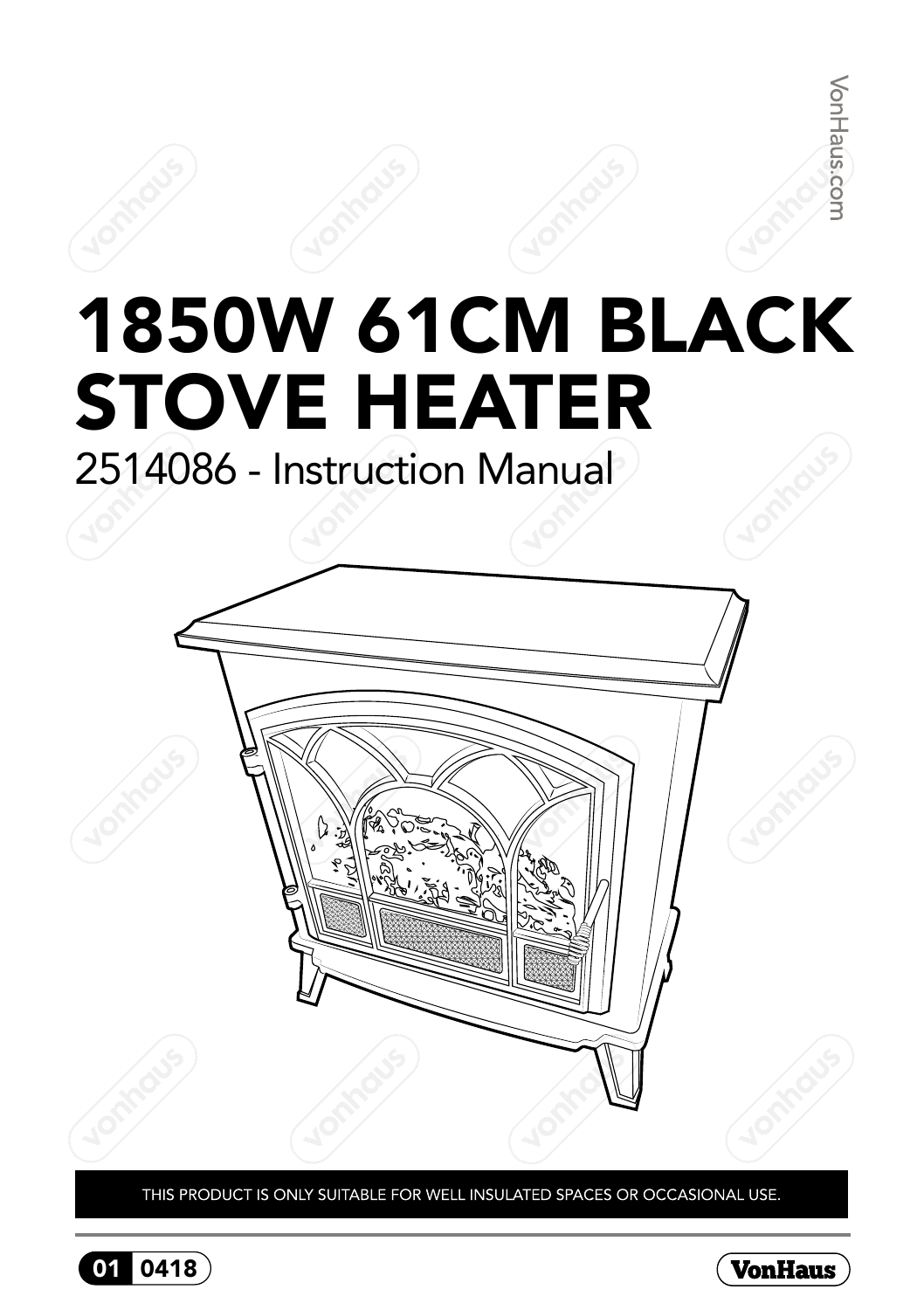











Safety Instructions

Safety Instructions, Safety Symbols<br>
Specification

Information Requirements for Electric Local Space Heatr  $\blacktriangle$ 

Foot Assembly, Controls<br>Operation, Bulb Replacement, Cleaning & Care Operation, Bulb Replacement, Cleaning & Care 6 Channel Brown Specification

**Troubleshooting** 



**VonHaus**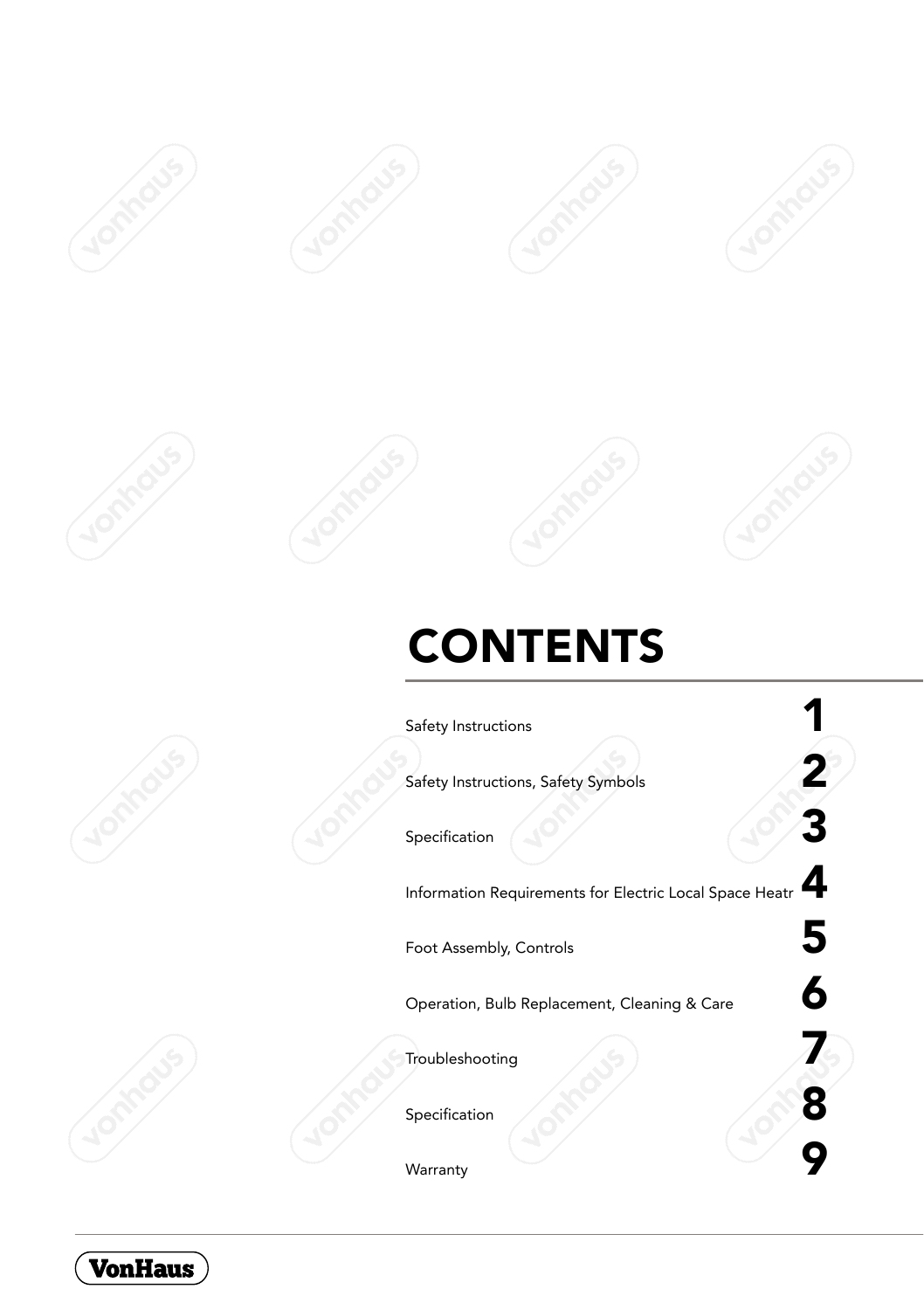#### PLEASE READ THESE INSTRUCTIONS CAREFULLY AND KEEP FOR FUTURE REFERENCE

#### INTENDED USE.

This 1850W 61cm Black Stove Heater designed for light domestic use only. It is not intended for heavy duty, commercial or industrial use, and is not suitable for use outdoors.

WARNING! Do not use this appliance to dry clothes.

This appliance cannot be used by children or persons with reduced physical, sensory or mental capabilities or lack of experience and knowledge if they have not been given supervision or instruction concerning use of the appliance in a safe way and understand the hazards involved. Children shall not play with the appliance. Cleaning and user maintenance shall not

be made by children without supervision. WARNING! This product is not suitable to be used on long pile carpets. Use this appliance only as described in this manual. Any other use is not

recommended by the manufacturer and may cause fire, electric shock or injury. PRIOR TO USE.

Remove the packaging and make sure that the appliance is intact. If in doubt, do not use the appliance and contact DOMU Brands Customer Services.

Do not leave packaging materials such as bags and staples within reach of children. Dispose of packaging carefully and with consideration for the environment. It is recommended that you retain the appliance box for seasonal storage. For your convenience, record the date you received the appliance on the 'Warranty' page of these instructions and attach your proof of purchase. Retain this information in the event that a warranty service is required.

#### SAFETY INFORMATION.

When using any electrically-powered appliance, basic safety precautions should always be followed to reduce the risk of

fire, electrical shock, or injury to persons or property.

#### CABLES AND PLUGS.

Check to ensure your electricity supply matches that shown on the rating label of the appliance. The appliance must only be used as rated.

Do not operate any appliance with a damaged cord or plug, or after the appliance malfunctions or has been dropped or damaged in any manner. Take to a qualified electrical person for service and repair.

Do not connect the appliance to the mains voltage until completely assembled and adjusted.

Unroll the cord before operating. Operating with a coiled cord may cause overheating and risk of fire.

The use of an extension cord with this appliance is not recommended.

Do not allow the cord to come into contact with the appliance surface during operation.

Do not run the cord under carpeting, mats or rugs etc. Arrange the cord away from traffic areas so that it will not be tripped over.

Do not twist, kink or wrap the cord around the appliance as this may cause the insulation to weaken and split. Always unplug the appliance when not in use. Do not leave unattended.

Always switch off the appliance before unplugging from the power socket. Always hold the plug when removing it

from the wall, do not pull the cord. CAUTION: In order to avoid a hazard due to inadvertent resetting of the thermal cut-out, this appliance must not be supplied through an external switching device, such as a timer, or connected to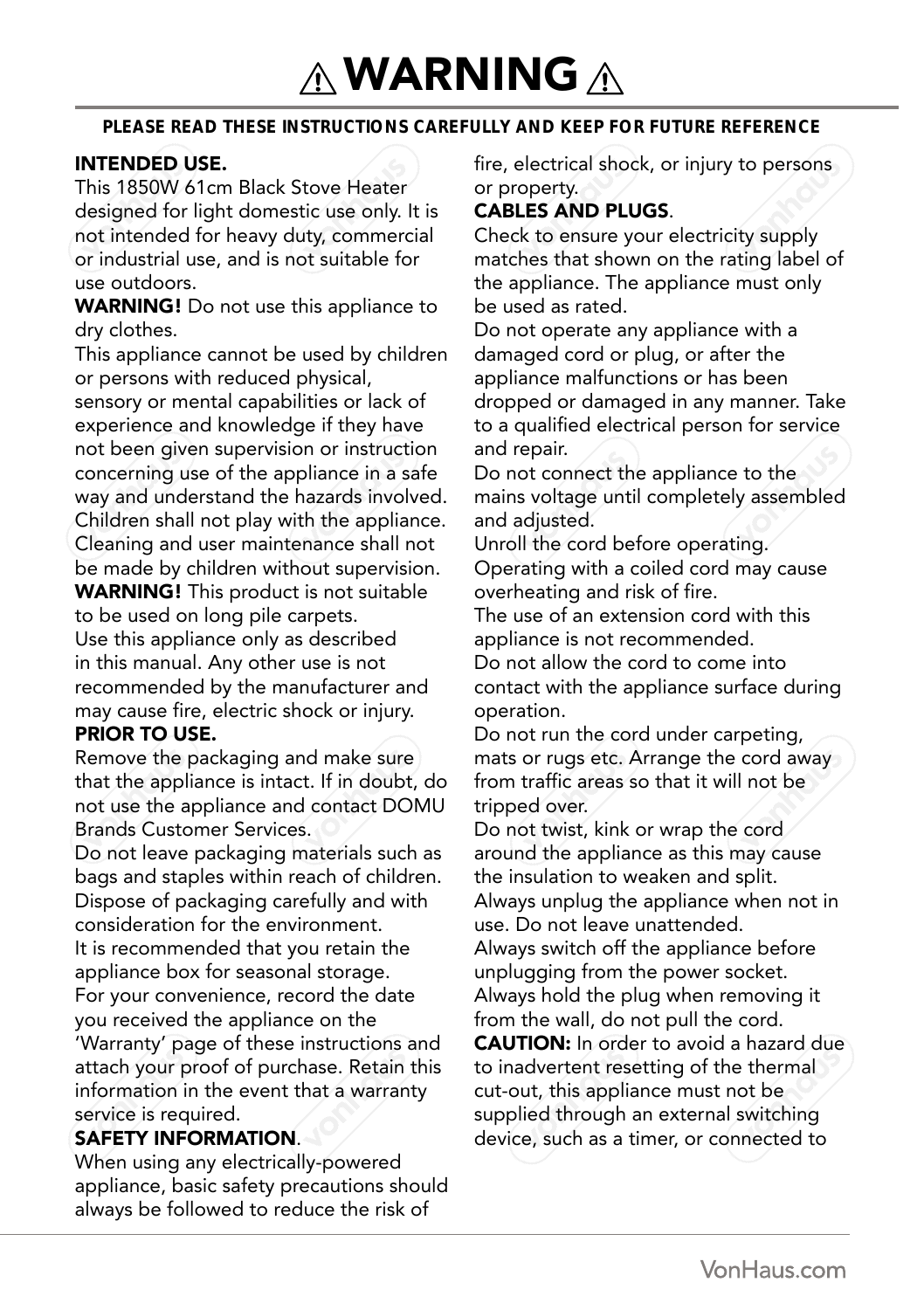### PLEASE READ THESE INSTRUCTIONS CAREFULLY AND KEEP FOR FUTURE REFERENCE

a circuit that is regularly switched on and off.

### RISK OF PERSONAL INJURY.

Use this appliance only as described in this manual.

Do not use this appliance with any type of external timer.

Always operate upright, on a flat surface only.

This appliance heats up when in use. To avoid burns, do not touch the front of the appliance or any of the grilles or vents.

#### WARNING! DO NOT COVER.

Do not cover in any manner as the appliance may overheat and become a fire risk.

Keep all objects at least 1 metre from the front, side and rear of the appliance. Do not operate the appliance with wet hands.

Do not immerse in liquid or use the appliance near water as this could create an electrical shock hazard.

If the appliance accidentally comes into contact with water, switch off the power supply and do not touch the appliance.

Never attempt to remove the cover of the appliance. Repairs requiring opening the appliance or access to internal parts must be carried out by a qualified electrician or repair service professional. There are no user-serviceable parts of this appliance (excluding the plug fuse).

off by unplugging it from the wall and allowing it to cool.

#### POSITIONING YOUR HEATER.

This appliance is designed to be placed on a hard, level surface. When positioning, please keep the following points in mind:

Do not locate in areas of high foot traffic. To avoid accidents, always ensure that the power cord and appliance are in full view. Do not fit the appliance in confined spaces such as cupboards or wardrobes. Do not operate the appliance in areas where gasoline, paint or other flammable liquids are used or stored.

Do not operate the appliance in bathrooms, laundry areas or similar moist indoor locations. Do not use in the immediate surroundings of a bath, shower or swimming pool.

The appliance must not be located immediately below or in front of a socket outlet.

The socket must always be accessible in order to disconnect the appliance from the electrical supply for maintenance. Store the Heater carefully in a dust-free area during the off season.

It is ideal to store the Heater in the box in which it was supplied.

Neatly wind the cord of the Heater to prevent damage.

Before moving the appliance, switch it

### SAFETY SYMBOLS

Please ensure you understand their meanings before operating this product in order to prevent personal injury and avoid damage to the appliance.



WARNING! Pay attention to all safety and guidance



Read manual before use



Do not cover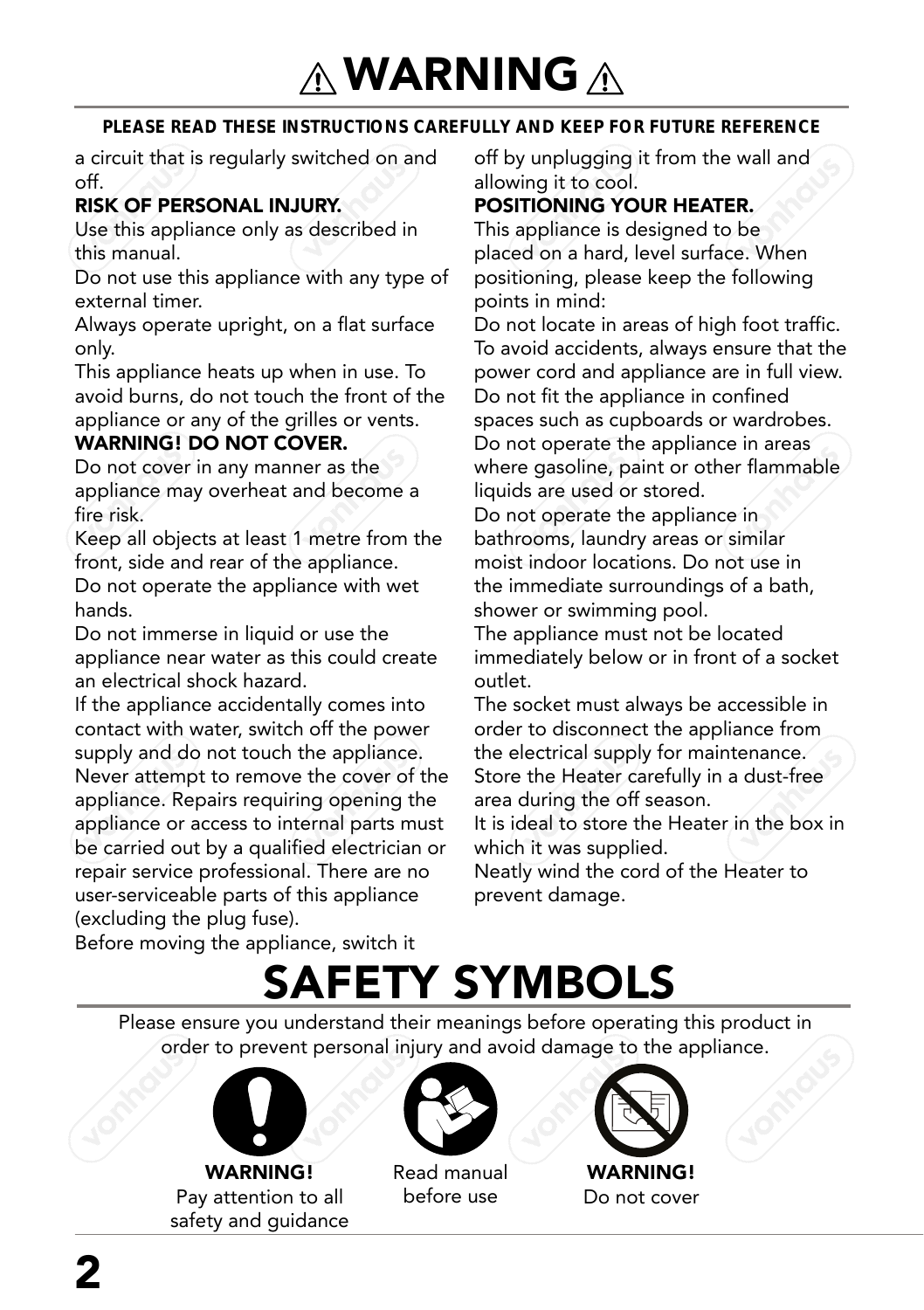# SPECIFICATION

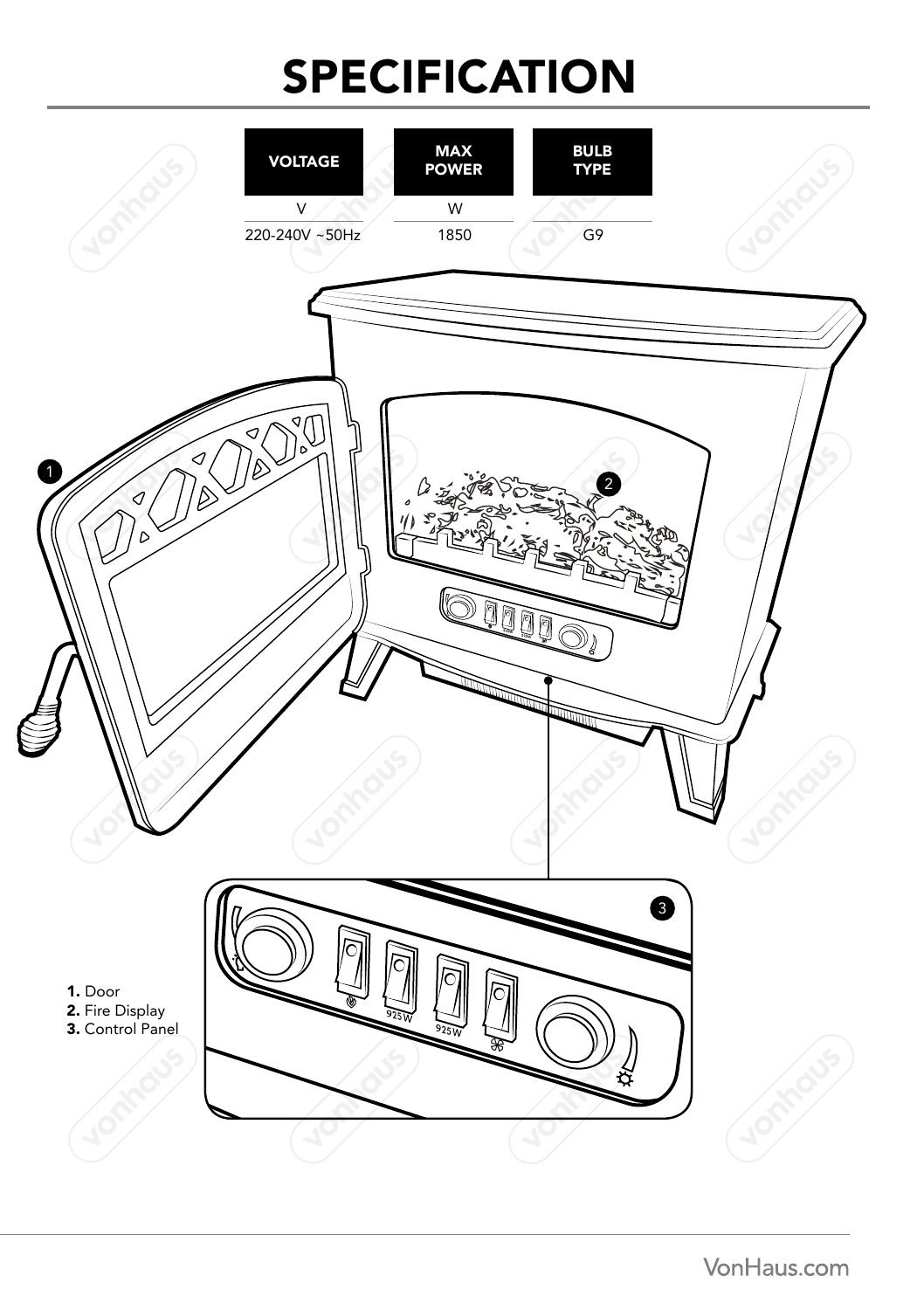### INFORMATION REQUIREMENTS FOR ELECTRIC LOCAL SPACE HEATER

| Model                                       | 2514086                                                                             |                      |      |                                                                                    |                |
|---------------------------------------------|-------------------------------------------------------------------------------------|----------------------|------|------------------------------------------------------------------------------------|----------------|
| Item                                        | Symbol                                                                              | Value                | Unit | Item                                                                               | Unit           |
| <b>Heat Output</b>                          |                                                                                     |                      |      | Type of heat input for Electrical Storage Heaters<br>only (select one)             |                |
| <b>Nominal Heat</b><br>Output               | Pnom                                                                                | 1.85                 | kW   | Manual heat charge control with<br>integrated thermostat.                          | N/A            |
| Minimum Heat<br>Output (indicative)         | $P_{min}$                                                                           | 0.925                | kW   | Manual heat charge control with room<br>and/or outdoor temperature feedback.       | N/A            |
| Maximum<br><b>Continious Heat</b><br>Output | $P_{max}$                                                                           | 1.85                 | kW   | Electronic heat charge control with<br>room and/or outdoor temperature<br>feedback | N/A            |
| Auxiliary electricity consumption           |                                                                                     |                      |      | Fan assisted heat output                                                           | N/A            |
| At nominal<br>heat output                   | $EL$ <i>max</i>                                                                     | 0,012 (fan<br>Motor) | kW   | Type of heat output/room temperature control<br>(select one)                       |                |
| At minimum<br>heat output                   | ELmin                                                                               | 0,012 (fan<br>Motor) | kW   | Single stage heat output and no room<br>temperature control                        | no             |
| In standy mode                              | ELSB                                                                                | 0,0                  | kW   | Two or more manual stages, no room<br>temperature control                          | n <sub>0</sub> |
|                                             |                                                                                     |                      |      | With mechanical thermostat room<br>temperature control                             | yes            |
|                                             |                                                                                     |                      |      | With electronic room temperature<br>control                                        | no             |
|                                             |                                                                                     |                      |      | Electronic room temperature control<br>plus day timer                              | no             |
|                                             |                                                                                     |                      |      | Electronic room temperature control<br>plus week timer                             | no             |
|                                             |                                                                                     |                      |      | Other control options (multiple selections possible)                               |                |
|                                             |                                                                                     |                      |      | room temperature control with<br>prescence detection                               | no             |
|                                             |                                                                                     |                      |      | room temperature control with<br>open window detection                             | no             |
|                                             |                                                                                     |                      |      | with distance control option                                                       | no             |
|                                             |                                                                                     |                      |      | with adaptive start control                                                        | no             |
|                                             |                                                                                     |                      |      | with working time limitation                                                       | no             |
|                                             |                                                                                     |                      |      | with black bulb sensor                                                             | no             |
| <b>Contact Details</b>                      | DOMU Brands Ltd, 4th & 5th Floor, The Tower, Deva City Office Park, Salford, M3 7BF |                      |      |                                                                                    |                |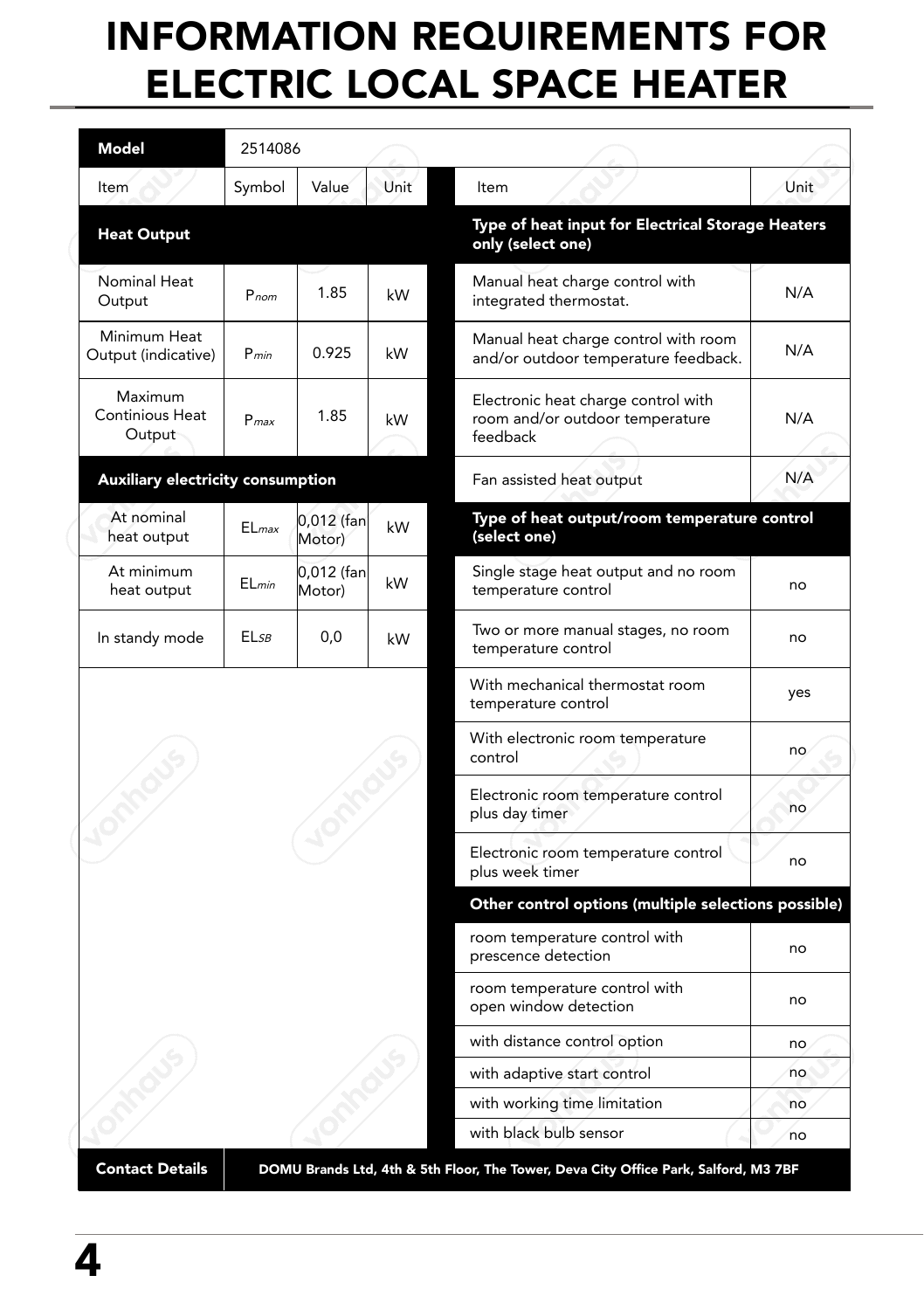## FOOT ASSEMBLY



Take the Heater and turn it upside down, ensure to lift the Heater carefully, do not tip.

Take the 4 legs and align over the holes in the base of the Heater.

Screw in each screw and ensure the feet are secured, turn the Heater upright onto its legs.

NOTE: Screwdriver not supplied.

### CONTROLS

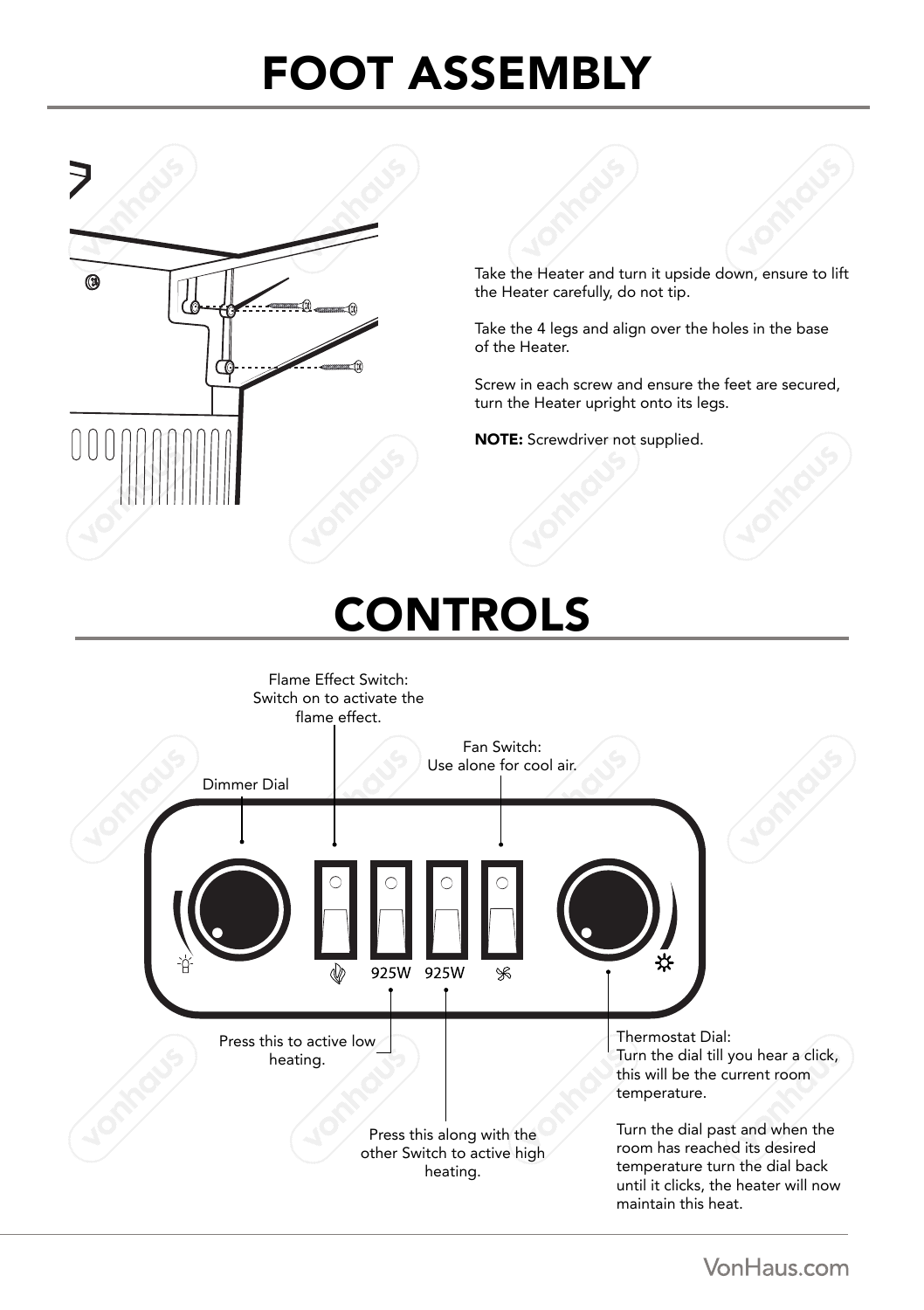## **OPERATION**

Insert the plug into mains socket.

#### TO ACTIVATE THE HEATING FUNCTION:

Turn the Thermostat Dial to maximum by turning clockwise and switch on the Fan Switch.

For Low Heat – Activate 1 Heat Switch

For High Heat – Activate the second Heat Switch (1850W combined).

Turn down the Thermostat Control Knob to the desired temperature by turning anticlockwise.

To activate the flame effect, turn on the Flame Effect  $C$ witch.

Control the intensity of the flame effect by turning the Dimmer Dial clockwise to intensify and anticlockwise to reduce the effect.

Close the door once you have finished adjusting the settings.

### $\wedge$  Caution  $\wedge$

Do not knock the Stove Heater over when in use as this could cause damage to the filiments of the bulbs.

# BULB REPLACEMENT

CAUTION: Always disconnect the Heater from the electricity supply and allow it to cool before undertaking maintenance or replacing the bulb.

Unplug from the mains supply and allow to completely cool.

Open the door and locate the two screws, unscrew both and keep safe.

Pull the Log Bed from both ends to lift up the Log Bed decoration. The two bulbs are located underneath.

Remove the defective bulb by pulling it out of the holder.

Replace with a new bulb.

CAUTION: Take care not to touch the bulb with bare hands and ensure that the bulb is pushed in correctly.

To reassemble, follow the above instructions in reverse order.

#### The bulbs fitted to this Heater are 220-240V ~ 50Hz 25W G9 halogen bulbs.

Due to the indeterminate life span and ease of replacement, the light bulbs are specifically excluded from the guarantee.

### CLEANING & CARE

CAUTION: Switch off the Heater and disconnect the plug from the power socket. Wait for the Heater to cool completely before cleaning.

To remove dust on external surfaces, wipe the Heater with a damp (not wet) lint-free cloth rinsed in hot soapy water only.

**CAUTION:** Do not use any harsh detergent or abrasive cleaners.

WARNING! Do not spray with any liquids or submerge in liquid or water.

WARNING! Do not attempt to clean the inside of the Heater. Do not attempt to open the Heater casing at any time. There are no user-serviceable parts.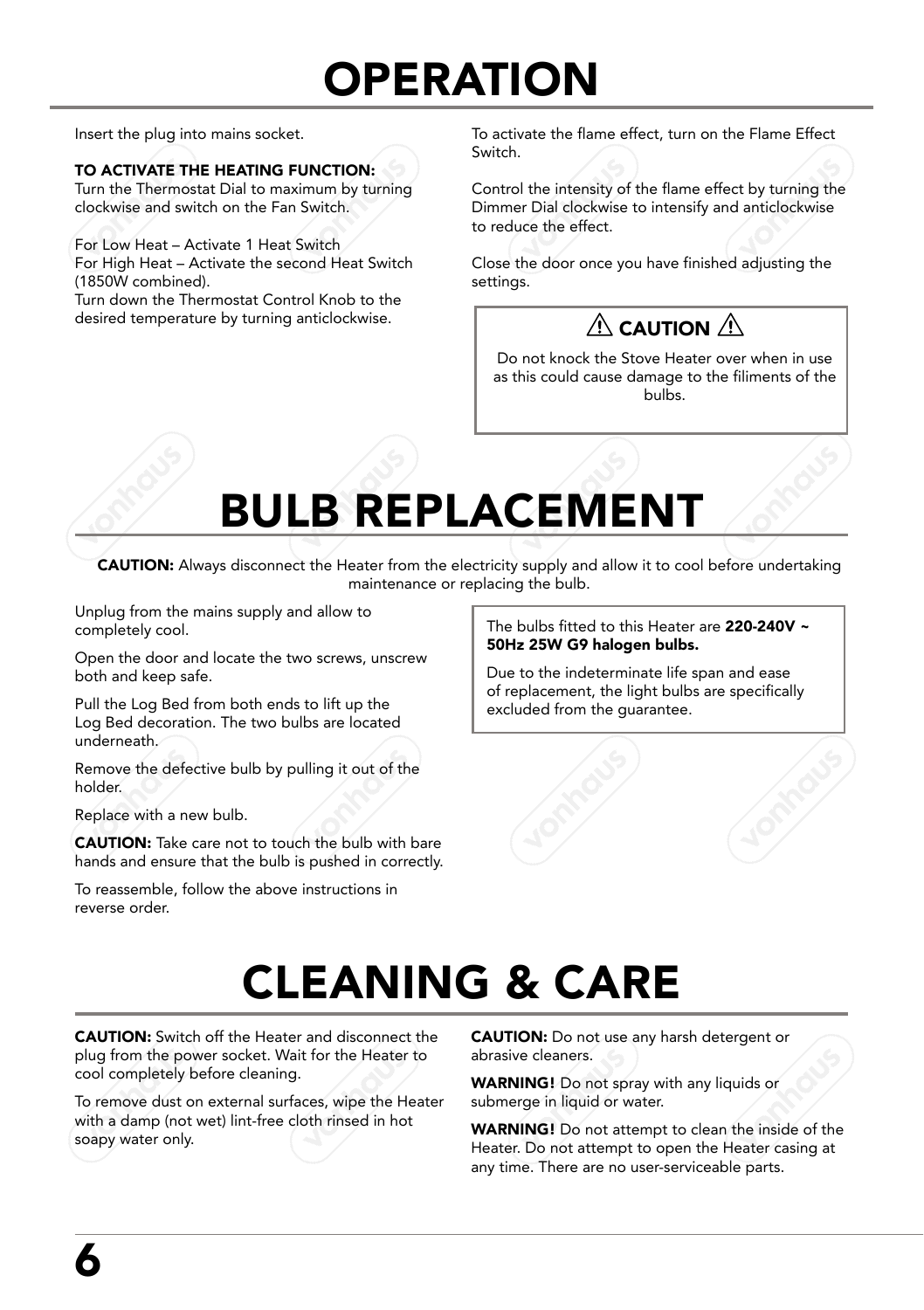# TROUBLESHOOTING

| <b>PROBLEM</b>                 | <b>SOLUTION</b>                                                                                                                                                                                 |
|--------------------------------|-------------------------------------------------------------------------------------------------------------------------------------------------------------------------------------------------|
| NO LIGHT FROM THE FLAME EFFECT | Possibly a bulb failure. Remove the faulty bulb as<br>detailed in the 'Bulb Replacement' section.                                                                                               |
| <b>LIGHT BUT NO HEAT</b>       | Check that the Heat Switches are set to on position.                                                                                                                                            |
| THE HEATER WILL NOT POWER ON   | Ensure the Heater is switched on and connected to<br>mains power.<br>Activate the Power Selector Switches and Heat Switches<br>Check the fuse by replacement.                                   |
| THE HEATER IS NOT HEATING UP   | Check that the Heater is plugged in and switched on at<br>the mains outlet.<br>Make sure that the Heater has not gone into overheat<br>protection mode.<br>The Vents may require need cleaning. |
| THE HEATER BECOMES DAMAGED     | Discontinue use and contact DOMU Brands Customer<br>Services.                                                                                                                                   |
|                                |                                                                                                                                                                                                 |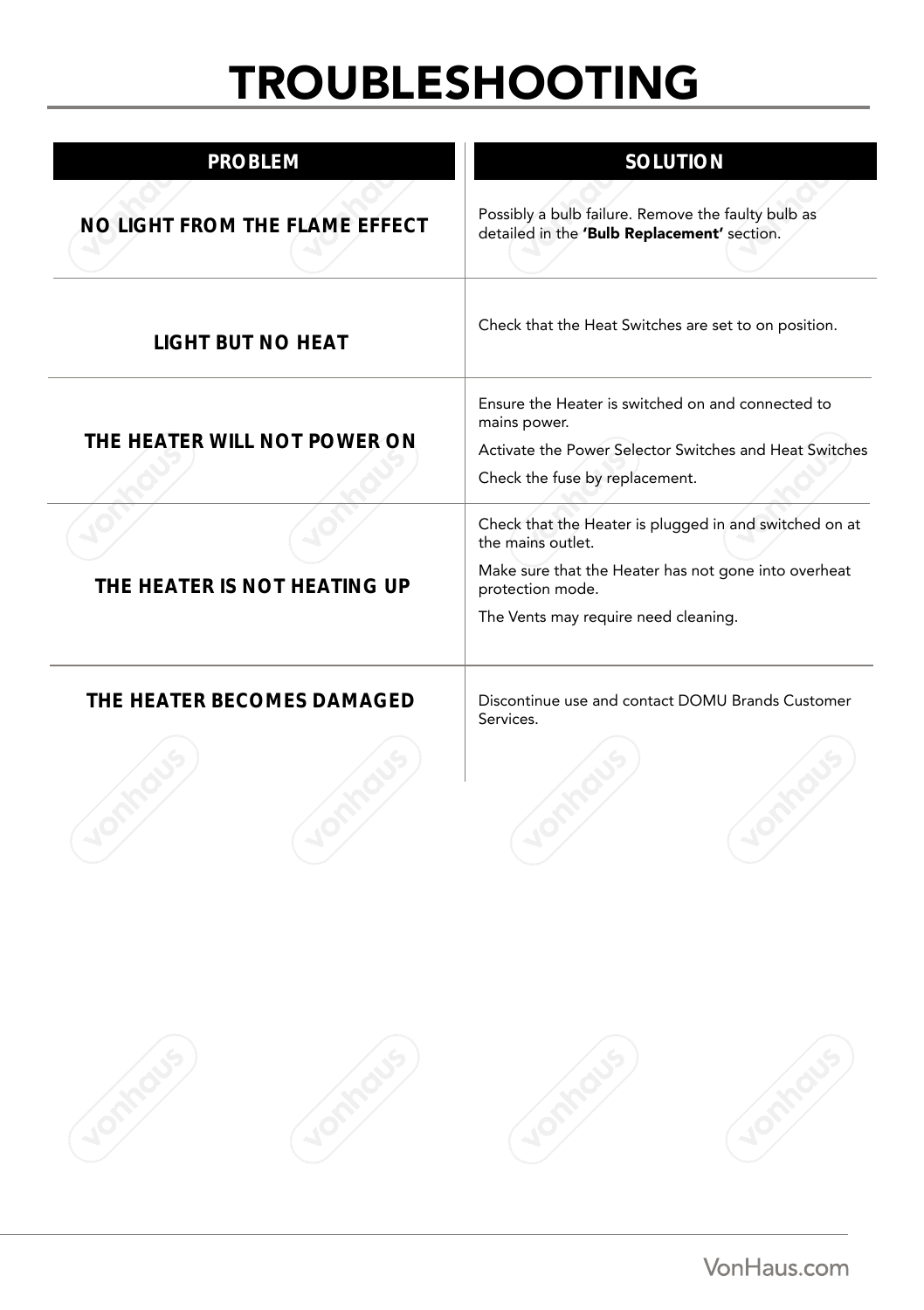### USER NOTES

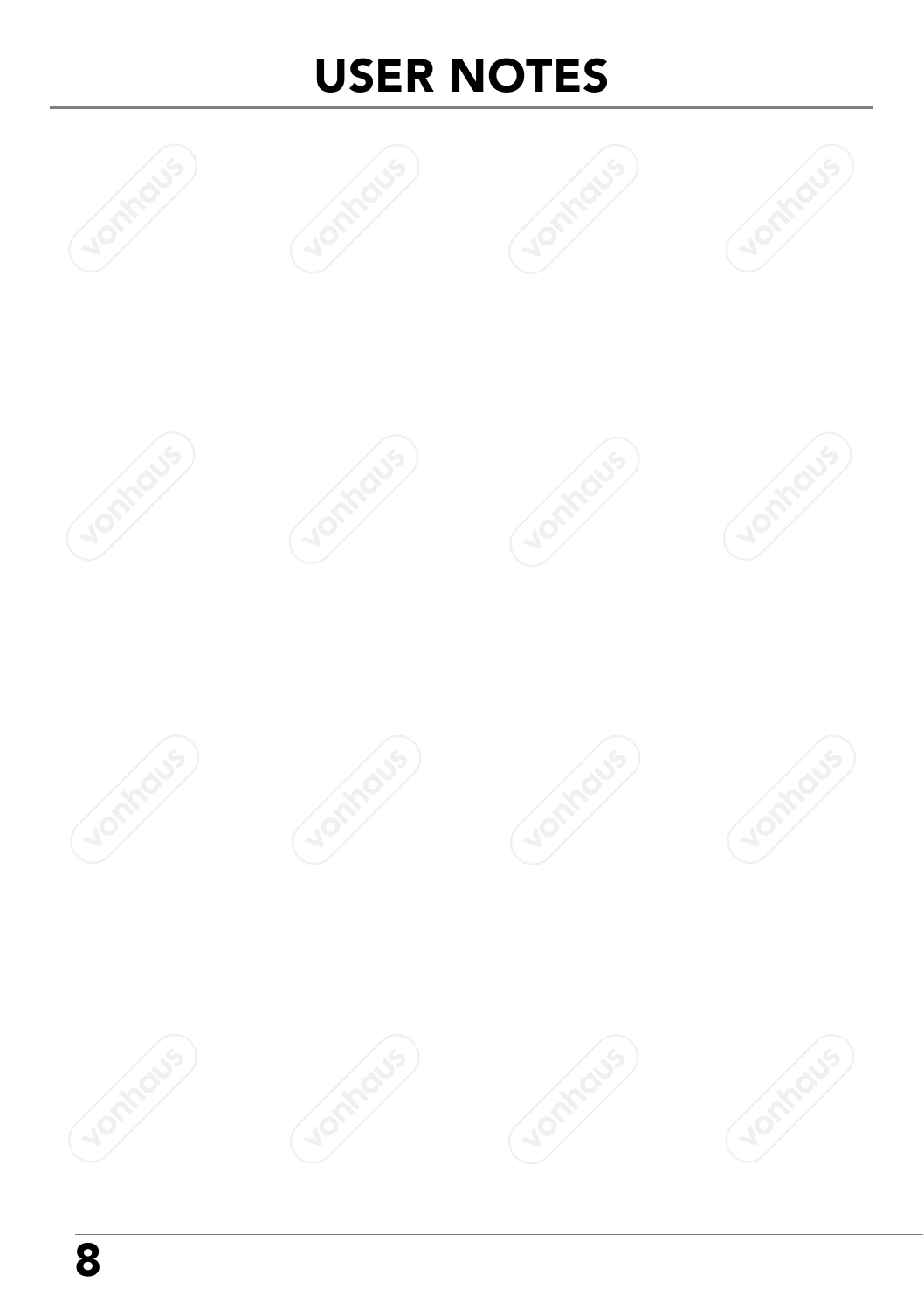## DISPOSAL INFORMATION

Please recycle where facilities exist. Check with your local authority for recycling advice.

## CUSTOMER SERVICE

If you are having difficulty using this product and require support, please contact hello@domu.co.uk

### WARRANTY

To register your product and find out if you qualify for a free extended warranty please go to

#### www.Vonhaus.com/warranty.

Please retain a proof of purchase receipt or statement as proof of the purchase date.

The warranty only applies if the product is used solely in the manner indicated in the Warnings page of this manual, and all other instructions have been followed accurately. Any abuse of the product or the manner in which it is used will invalidate the warranty.

Returned goods will not be accepted unless repackaged in its original packaging and accompanied by a relevant and completed returns form. This does not affect your statutory rights.

No rights are given under this warranty to a person acquiring the appliance second-hand or for commercial or communal use.

### COPYRIGHT

All material in this instruction manual are copyrighted by DOMU Brands.

Any unauthorised use may violate worldwide copyright, trademark, and other laws.